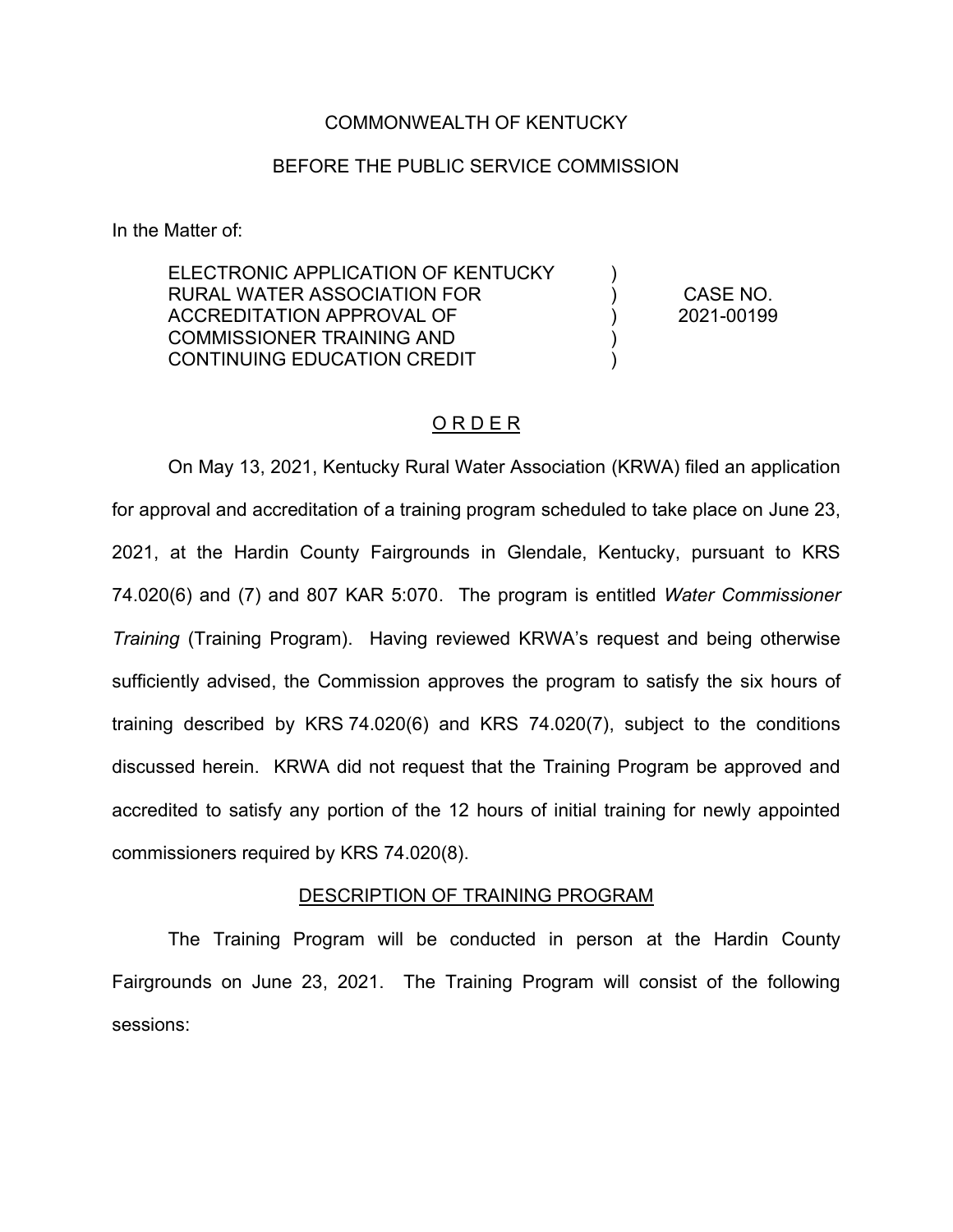1. Utility Employment Outlook (1 hour): This session will cover the employment outlook for water and wastewater utilities, the expected retirement burden, utility wage issues, and other related employment issues.

2. Recent Developments in Utility Regulation, Parts I and II (2 hours): This session will discuss recent developments in public utility law and regulation, including unaccounted water loss, borrowing money, revisions to the Open Meetings Act, sovereign immunity, wholesale water purchase agreements, franchises, laws enacted by the 2021 General Assembly, and recent court and Public Service Commission decisions.

3. Hazard Mitigation Assistance Programs (1 hour): This session provides an overview of the Kentucky Hazard Mitigation Assistance program, including different hazard mitigation programs and the Hazard Mitigation Grant Program.

4. Ratemaking 101, Parts I and II (2 hours): This session will provide a detailed overview of the Public Service Commission's ratemaking process for water districts.

The presenters of the sessions at the Training Program will be attorneys from Stoll Keenon Ogden, PLLC who regularly practice before the Commission; Andy Lange, the assistant director of KRWA; and Geni Jo Brawner, the state hazard mitigation officer for Kentucky with direct oversight over FEMA hazard mitigation assistance grant programs in Kentucky. KRWA provided detailed PowerPoint slides for each session that relate to the stated topics, and they indicated that copies of the slides would be provided to participants of the training.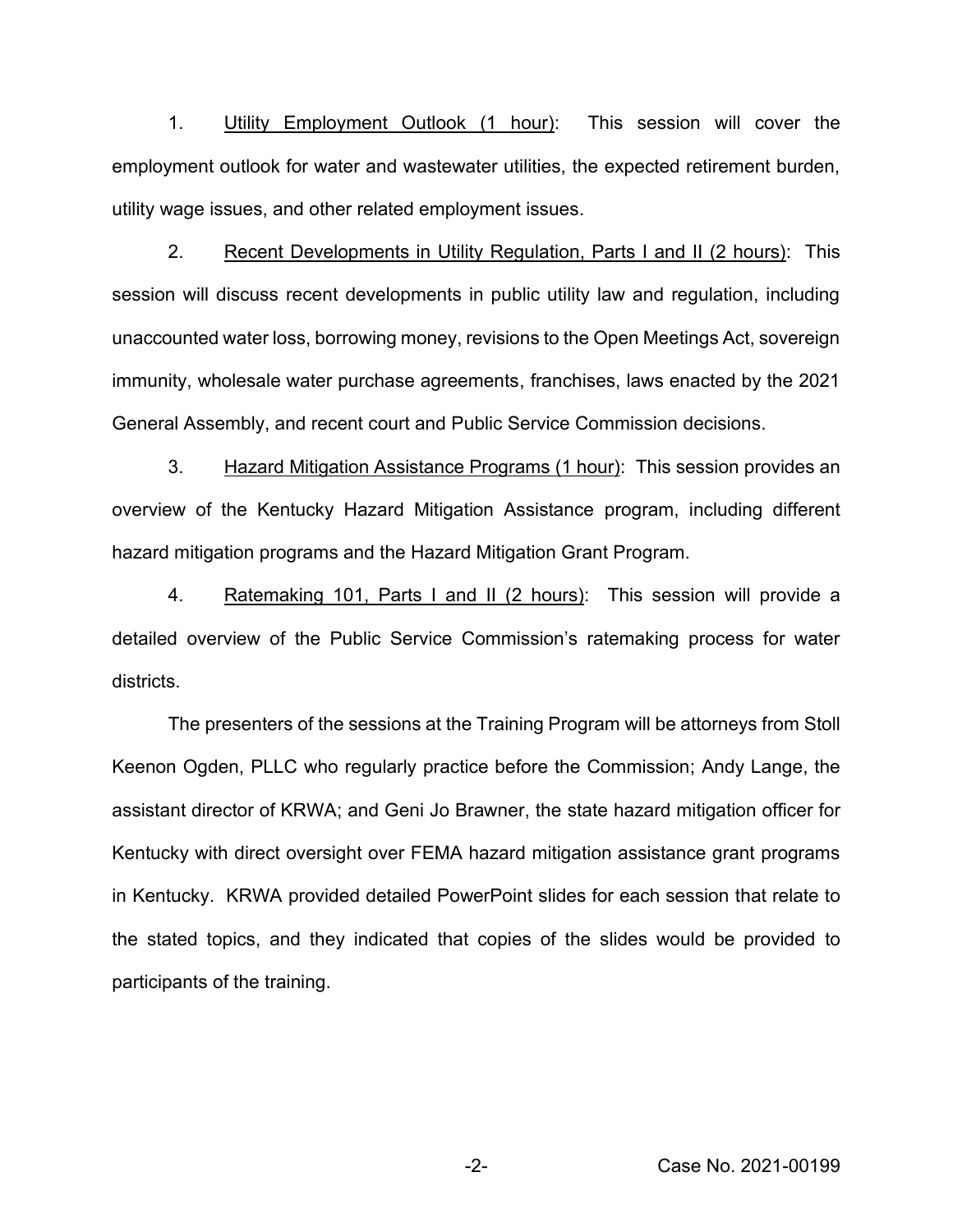#### DISCUSSION

KRS Chapter 74 authorizes the creation of water districts for the purpose of operating drinking water facilities and wastewater treatment and collection facilities. Water districts organized under KRS Chapter 74 must be administered by a board of commissioners that shall control and manage the affairs of the district.<sup>1</sup> KRS 74.020(8) requires each newly appointed water district commissioner to complete 12 instructional hours of training regarding the laws governing the management and operation of water districts, and other subjects as determined appropriate by the Commission within 12 months of the commissioners' initial appointment.<sup>2</sup> KRS 74.020(6) and (7) encourage water district commissioners who are not serving in their first year to complete six instructional hours of "water district management training approved by the Public Service Commission" in each additional calendar year by allowing the commissioners to receive a raise if they complete that training each year.

KRWA indicates that it is seeking to have the Training Program approved to satisfy six hours of annual training necessary for water district commissioners to satisfy KRS 74.020(6) and (7), but is not seeking to have it approved to satisfy the initial training requirements of KRS 74.020(8). The Commission has discretion in approving "water district management training" offered by third parties to satisfy the six hours of subsequent training described in KRS 74.020(6) and (7) if it determines that the programs are "high quality" and will "enhance a water district commissioner's understanding of his or her

<sup>1</sup> *See* KRS 74.020(1).

 $2$  KRS 74.020(8)(b) (discussing the training requirements for new water district commissioners).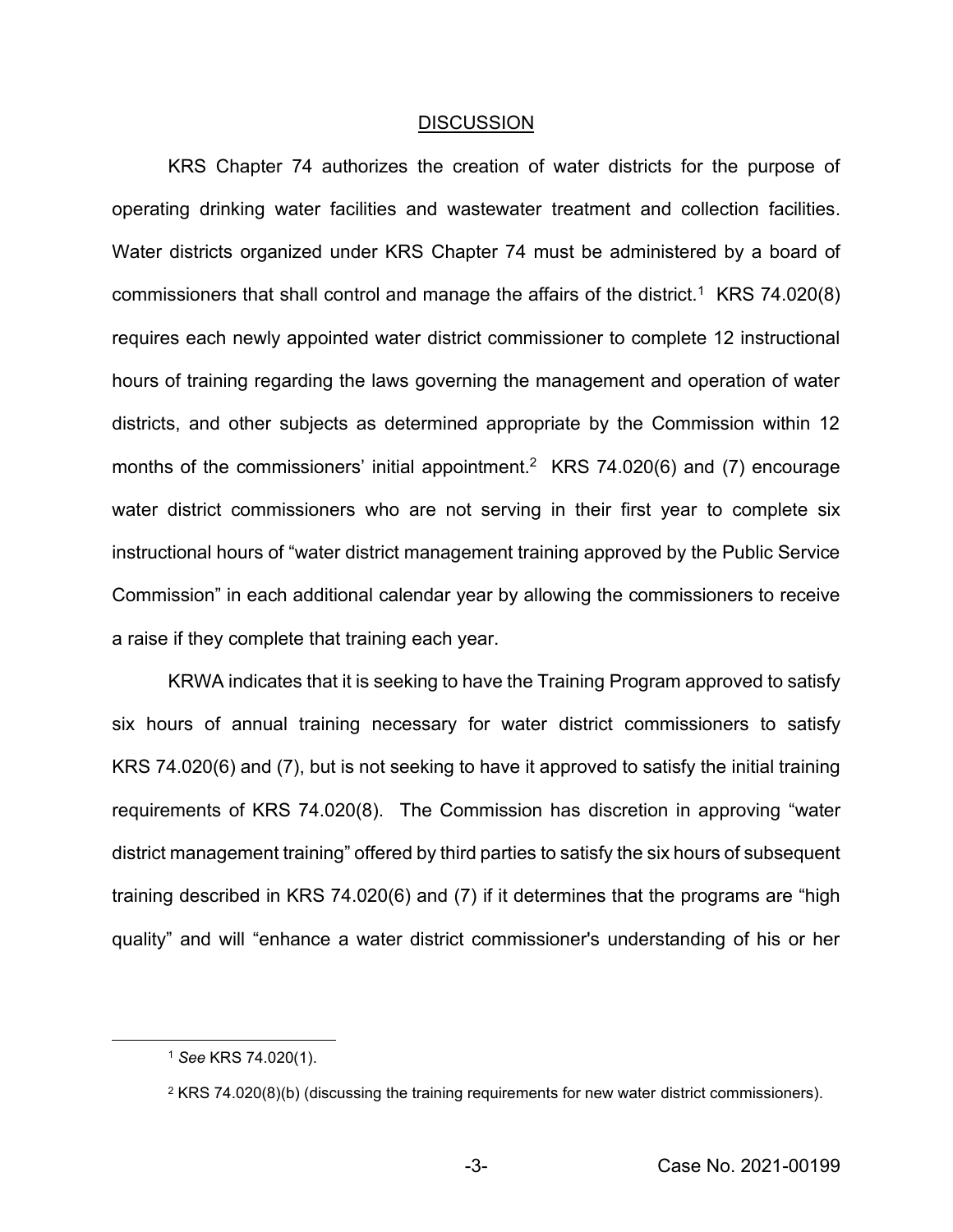responsibilities and duties."3 However, third parties applying for approval of a proposed water district commissioner training program must file their applications, including a detailed description of the program, a description of the qualifications of any presenters, and a copy of the written materials to be distributed at the program among other things, 30 days prior to the first date on which the program is to be offered.<sup>4</sup>

KRWA provided the information required by 807 KAR 5:070 and the Commission's Order in Case No. 2018-00085 in a timely manner. The Training Program also covers topics that will be relevant and useful to water district commissioners. Moreover, the presenters appears to have knowledge of the topics they intend to discuss, and based on a review of the materials provided, the Training Program appears to be well developed and of a high quality. Thus, the Commission finds that the Training Program will provide water district commissioners relevant and useful knowledge that will enhance the quality, management, operation or maintenance of the water systems they operate and, therefore, will conditionally approve the Training Program to satisfy the training requirements set forth in KRS 74.020(6) and (7) or a portion thereof*.*

IT IS THEREFORE ORDERED that:

1. KRWA's Training Program scheduled to take place on June 23, 2021, is hereby conditionally approved and accredited for up to six hours of annual water district management training for water district commissioners seeking to satisfy the training requirements set forth in KRS 74.020(6) and (7).

<sup>3</sup> *See* KRS 74.020(7)(c) (stating that the Commission "shall encourage and promote the offering of high quality water district management training programs that enhance a water district commissioner's understanding of his or her responsibilities and duties").

<sup>4</sup> Case No. 2018-00085, *Review of Training Required and Authorized by KRS 74.020 for the Commissioners of Water Districts* (Ky. PSC Mar. 15, 2018), Order at 4–5.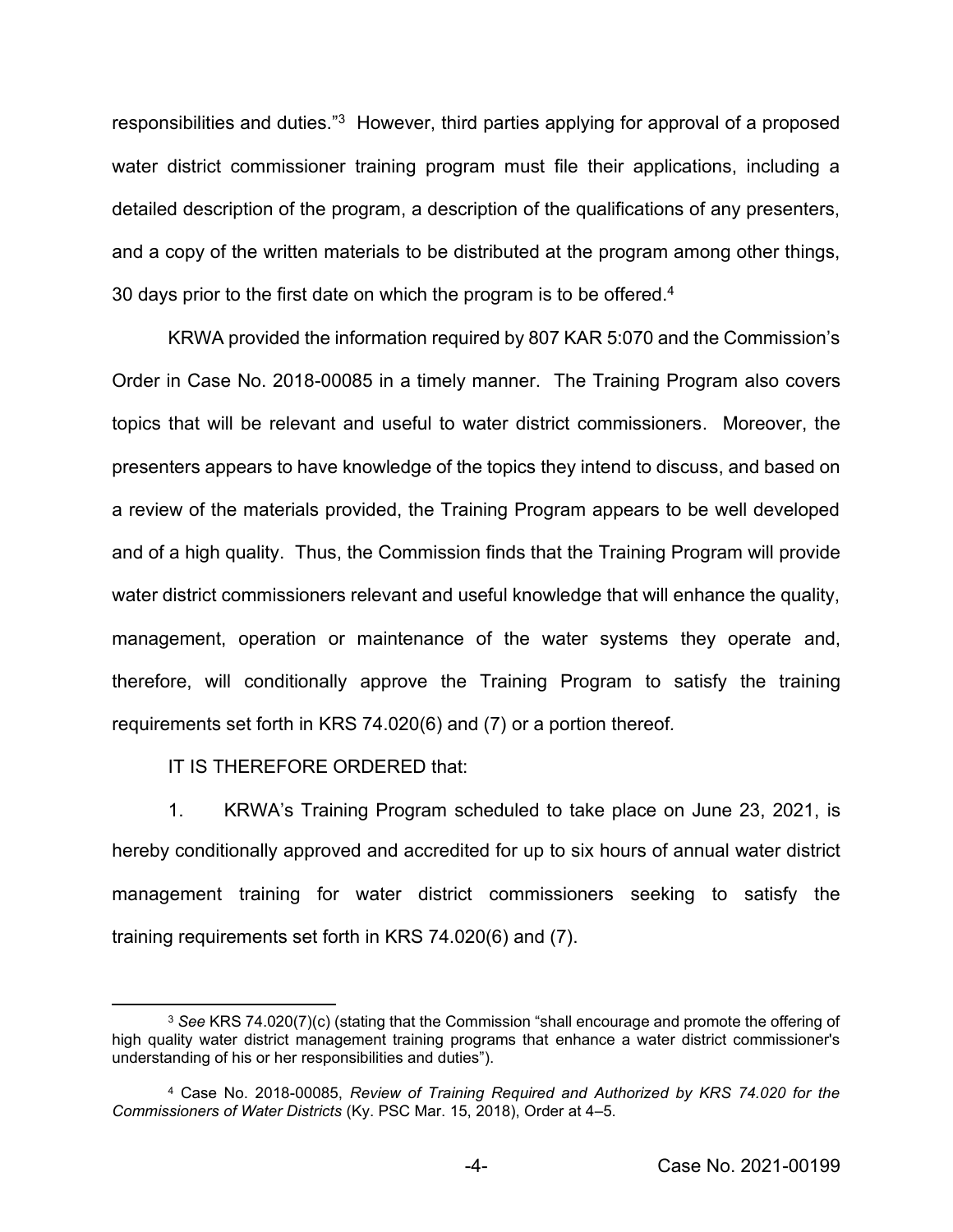2. KRWA's Training Program may not be used by water district commissioners seeking to satisfy any portion of the initial training requirement for water district commissioners required by KRS 74.020(8).

3. KRWA shall retain a record of all water district commissioners attending the Training Program.

4. No later than 30 days after each scheduled offering of the Training Program, KRWA shall file with the Commission:

a. A sworn statement attesting that the accredited instruction was performed, including a statement that the materials regarding each sessions were distributed as required by the Commission herein;

b. A description of any changes in the presenters or purposed curriculum that occurred after the application;

c. The name of each attending water district commissioner, his or her water district, and the number of hours that he or she attended; and

d. A copy of any written material given to water district commissioners attending the sessions that was not previously provided to the Commission.

5. Upon receipt of the materials identified in paragraph 4 and provided there are no material changes to the program, the Commission shall issue a final Order approving and accrediting the Training Program.

KRWA shall permit a representative of the Commission to attend the Training Program at the Commission's discretion, without charge, to assess compliance with this Order or the quality of instruction or for any other purpose deemed necessary by the Commission.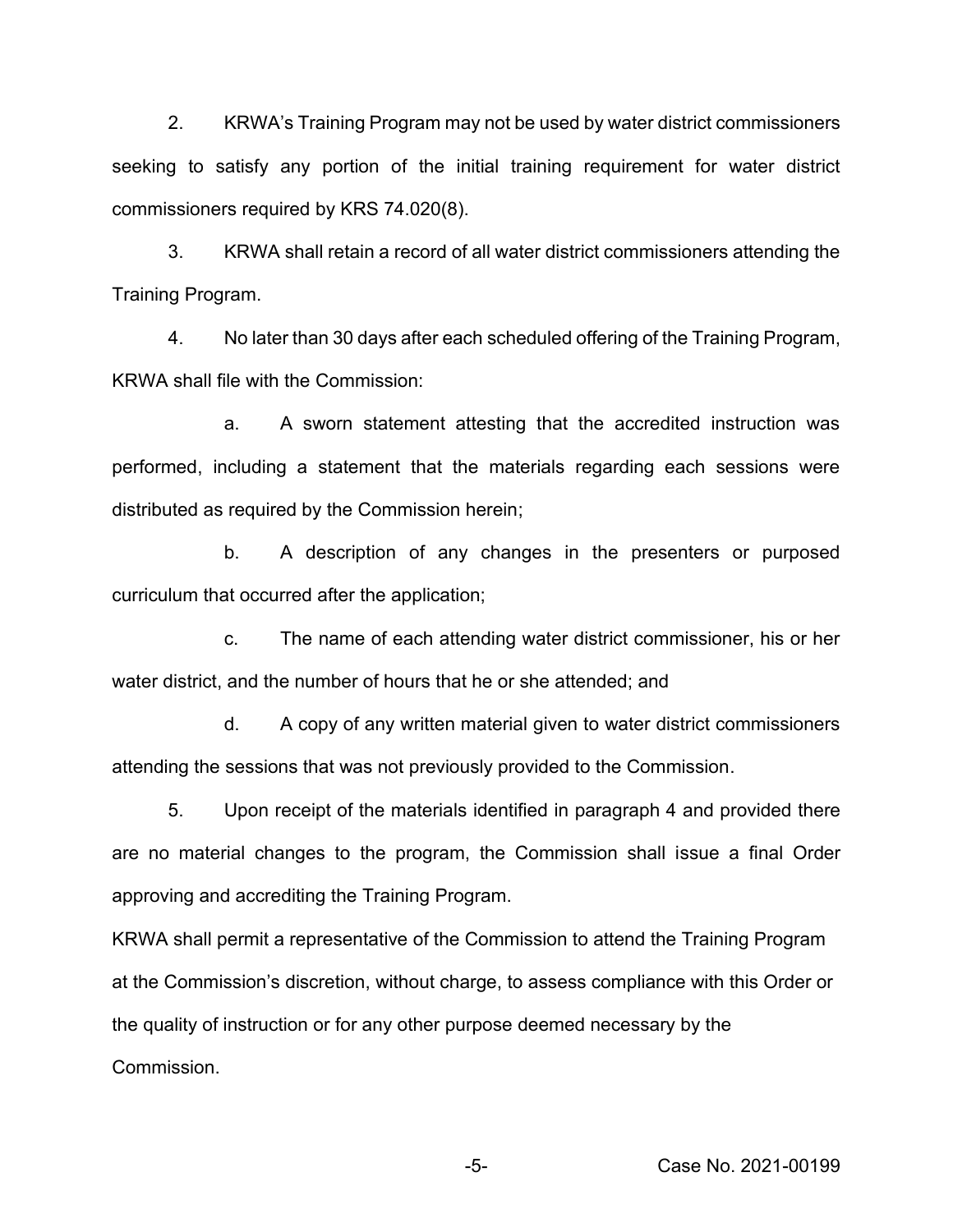By the Commission



ATTEST:

Bidwell

Executive Director

Case No. 2021-00199